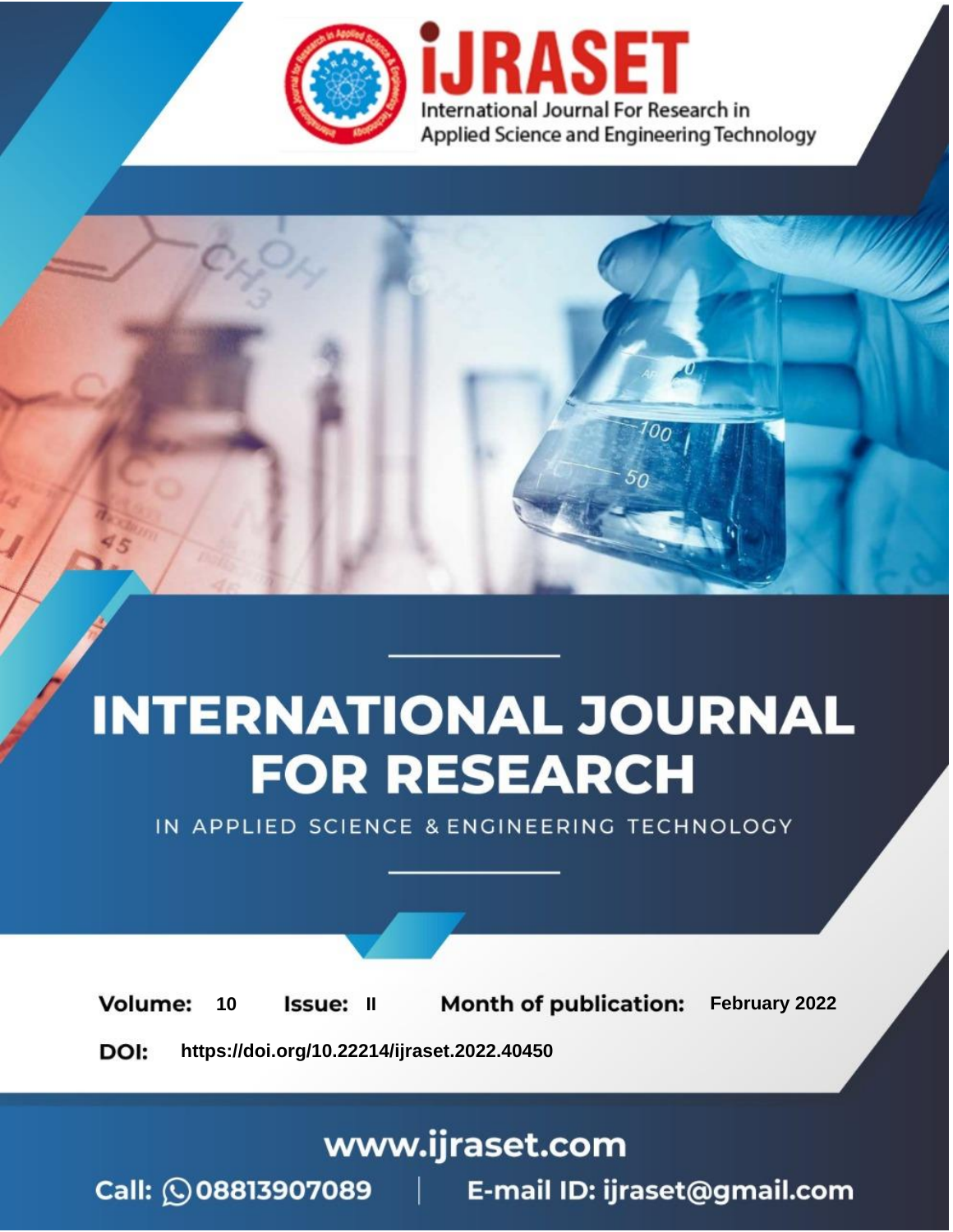

## **Economic Value Added: Acritical Reading**

Dr. Ibrahim R. I. Elmadhoun<sup>1</sup>, Mohammed H. K. Murtaja<sup>2</sup>

*<sup>1</sup>Commerce College, Osmania University, Hyderabad, India <sup>2</sup>Master Student, Business Management College, Osmania University, Hyderabad, India*

*Abstract: It is clear how important is the measure of Economic Value-Added and preference that this measure has over traditional performance measures. This measure is based on creating value for the company, and this measure is distinguished by taking into account invested capital, whether owned or borrowed. In addition, studies have shown that the measure of Economic Value Added increases the performance of the company and the performance of the management working. This measure affects the market value of the company and its use leads to maximizing the wealth of shareholders, and like all performance measures he has supporters and has critics. One of the criticisms directed against him is that he measures performance on the short level, as he cares about results, not causes, and the most important criticism directed at him is his dependence on accounting profit in the financial statements whether these statements represent the actual performance of the company or not.*

*Keywords: Economic Value Added, Profit Indicator, Financial Management.*

### **I. INTRODUCTION**

Modern management, in light of the development and progress in the field of technology, communications, and competition at the local and international levels tends to achieve shareholder value rather than profit interest only.

Despite the importance and utility of financial reports, there are deficiencies in these reports in meeting the needs of internal and external parties used for financial statements; therefore, financial analysts, investors, and economists have tended to develop these results and the trend towards calculating economic profit and not accounting profit because of its importance in the statement of economic value to the company. Therefore, maximizing the wealth of owners is considered the main goal of all business companies regardless of the nature of the business and type of company by stimulating the value of the company and directing all activities towards achieving this goal, while the value may take several forms which can be divided in two main ways: economic and noneconomic. Many economists and researchers have developed measures to measure the actual performance and economic profit of companies. The extremely important measure is Economic Value-Added Measurement (EVA), developed by Stern & Stewart and published its concept as a brand under the name (EVA) and applied to large companies such as Coca-Cola company.

The measure of Economic Value Added has gained great fame as a measure that pays attention to economic profit and the creation of value for companies, and investors and managers have paid great attention to this measure, and many studies have shown the advantage of this measure). Research carried by (Senior Vice President of Stern Stewart & Co.), he underlined that of all the performance measuring methodologies employed by organizations. Nothing is more accurate than Economic Value Added, as firms that utilize it as a foundation for financial management have outperformed their competitors in a big manner. (Al Ehrbar, 1998).

Senior Vice President of Stern Stewart & Co. underlined that of all the measuring tools employed by organizations to gauge their success, the most important was Consumer satisfaction. Because organizations that utilize Economic Value Added as a framework for financial management have thrived in ways that are beneficial to their competition, there is no more accurate measure than Economic Value Added. (Al Ehrbar, 1998)

Because of the importance of Economic Value Added, this section will discuss in this topic the theoretical framework for it, the importance of the scale, the advantages and criticisms that were directed to this standard, and how it is calculated.

## **II. THE CONCEPT OF ECONOMIC VALUE ADDED**

The concept of economic value as a thought goes back to Hamilton 1777 who wrote the book Introduction to Sales and Marshall 1890 who presented the book Principles of Economics in which he indicated that the returns of a business should exceed the cost of the capital owned and borrowed to increase Wealth: Marshall invented the concept of economic profit, on which Economic Value Added is built. Attention is attributed to the Economic Value Added to the American company Stewart & Stern, which was founded by (Joel Stern and Bennett Stewart) and which is concerned with financial management services and performance evaluation, as it provided the Economic Value Added as a measure of the company's economic performance, which according to the vision of Stewart & Stern is the best measurement. For performance compared to traditional accounting standards, which may be misleading about the actual performance of the company.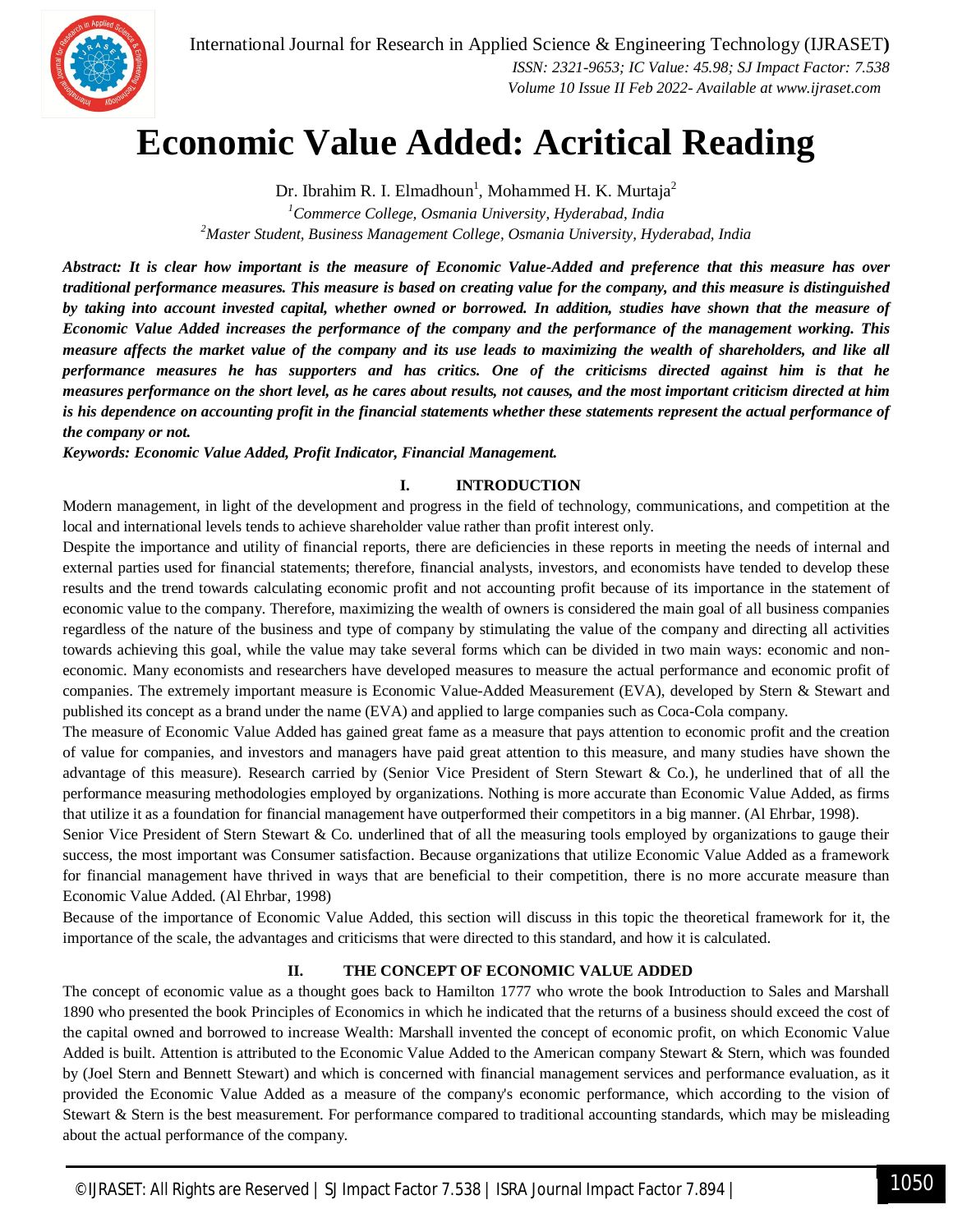

 *ISSN: 2321-9653; IC Value: 45.98; SJ Impact Factor: 7.538 Volume 10 Issue II Feb 2022- Available at www.ijraset.com*

This "Economic Value Added" was defined by Stewart and Stern as the difference between adjusted net operating profit after taxes and the cost of owned and borrowed capital "as a measure of financial accomplishment tied to maximizing shareholder wealth over time" (Jiambalvo, 2007). It was defined by an earlier study (Ramana, 2005) as "the economic book value of capital at the beginning of the year plus the difference between the returns of capital and its cost"

Another study added (Irala, 2007) that the added economic value is a "tool that provides the investor with the returns of the monetary unit in a certain period through the profits of the invested capital after excluding its cost"

(Amarvathi and Raja, 2014) has defined it as "the amount of shareholder value added by management"

Siwasi added a definition of "the margin that results in the difference between the economic return generated by the institution for a specific period and the cost of the financial resources it used" (Siwasi, 2010)

He defined it (Al Bohairim, 2012) "It is the surplus value generated from the investment or the investment portfolio, equal to the additional return, the difference between the Return on Investment and the cost of the money used to finance this investment multiplied by the invested capital" As for (Scott, 2001), he defined it as the difference between what the owners of capital invested in the unit, and what they receive from the sale at the current prices prevailing in the stock market.

Through the above definitions, that all tariffs agreed that the Economic Value-Added add economic value to the company which is based on economic profit account and not the wind accounting and represents the value resulting from the investment and the financial cost of resources used in investment. In addition, the comprehensive definition of Economic Value Added that it is a measure of the value of measuring the extent of the added value on shareholder wealth through the operational processes in the organization as it is a measure of evaluating the performance of the managers of companies and represents the difference between the net operating profit after taxes and the cost of capital used in the process investment.

The Economic Value-Added scale is one of the most important performance measures for companies in recent decades. Below, the importance of the scale, the benefits, and criticisms directed at this scale will be clarified in addition to how it is calculated.

## **III. THE IMPORTANCE OF ECONOMIC VALUE ADDED**

The Economic Value-Added measure is gaining in importance by creating an economic value for the company, the company is evaluated based on performance, not just accounting profit. Drucker (1995) has spoken that the company is still making losses unless its revenues cover the cost of the invested capital, regardless of whether it pays taxes as if it had made real profits.

The significance of the scale of added economic values lies in:

## *A. It Is the Correct Way to Calculate Shareholders' Profits (Returns)*

The most important defining feature is the ability to enter the cost of capital into EVA accounts. Some businesses may look successful using standard accounting procedures, but many of them have not.

As a result, the primary premise is that the Economic Value Added is not used to determine whether or not a project or transaction is profitable. But how can you know if the profit generated is enough to cover the project's initial investment or was it used in another alternative opportunity? This can find a winning project from the point of view of accounting reports, while it is losing from the viewpoint of economic reports.

### *B. A Financial Standard That Executives Understand*

Economic Value Added is characterized by its principles that are simple and easy to explain to managers in general and financial managers in particular, often non-financial managers find it difficult to understand some financial tools. Such as the concept of residual income or the concept of the future degree of growth and other traditional financial accounting terms and concepts. From here, the Economic Value Added can facilitate the process of communicating with them through easy understanding and also by raising the degree of solidarity and cooperation within the organization between the various managers.

### *C. Achieved Consistency Between Management Decisions and Shareholder Wealth*

Economic Value Added is a concept created by Stern & Stewart to assist managers in making decisions based on two key financial bases:

*1) The First Rule:* The primary financial goal of any company must be to increase shareholder wealth, which is in line with the modern managerial financial theory that works based on a basic premise. That the main purpose of the firm is to increase shareholder wealth.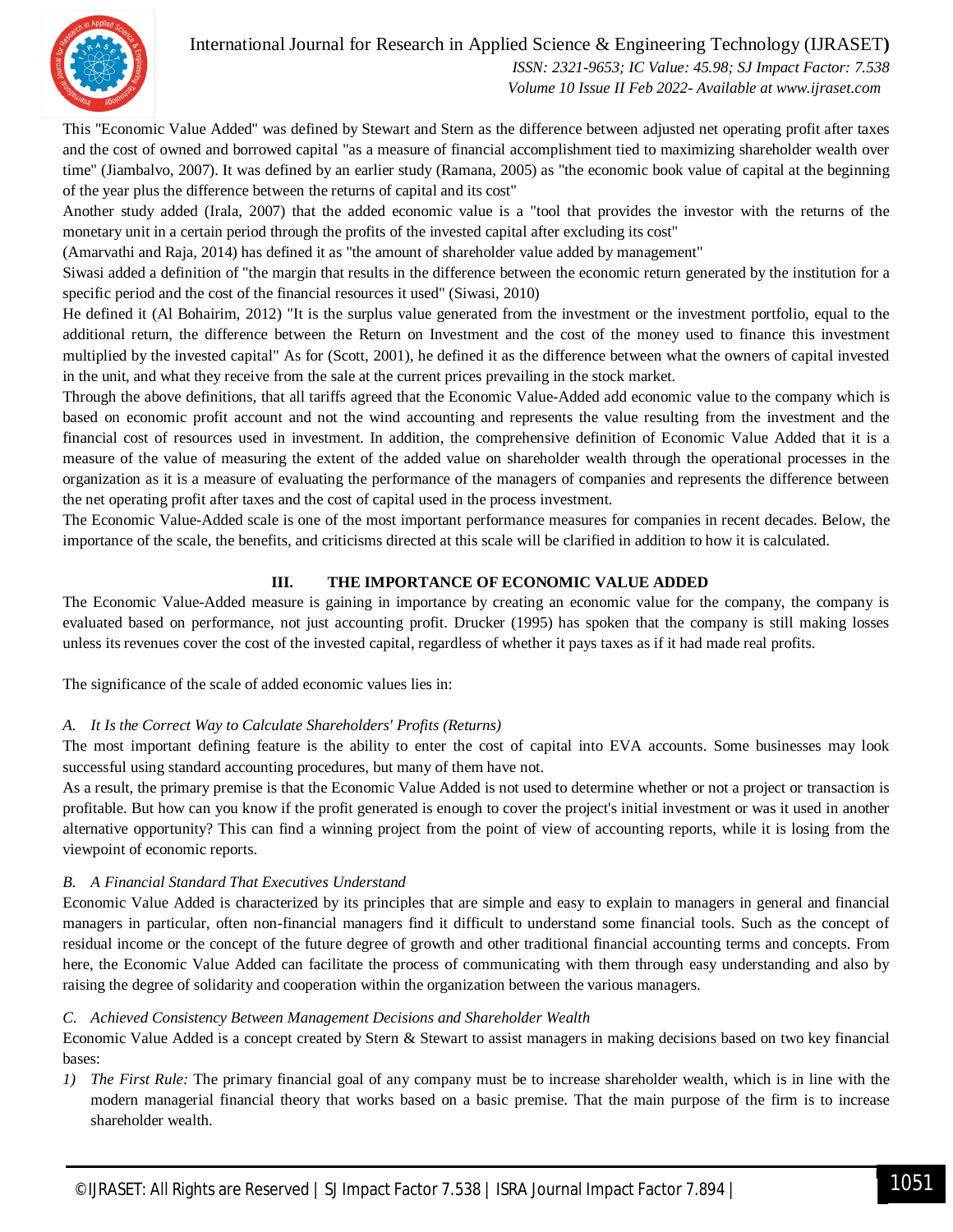

International Journal for Research in Applied Science & Engineering Technology (IJRASET**)**  *ISSN: 2321-9653; IC Value: 45.98; SJ Impact Factor: 7.538 Volume 10 Issue II Feb 2022- Available at www.ijraset.com*

*2) The Second Rule:* The value of the firm depends on the degree to which investors expect the extent of future profits to exceed the cost of capital, where investors in the stock market are interested in the accounting profits published in the lists

Corporate finance when making their investment decisions, and when rebuilding their expectations and evaluating their investments will be affected in general by showing information about future profits, and then their effect on the company's stock price in the stock market in particular.

## *D. Remove Jamming and Multiple Targets.*

To communicate financial goals, most businesses utilize a variety of criteria. Strategic plans, for example, are measured in terms of profits and market share, whereas goods and production lines within a plant are measured in terms of profit margins or cash flows. While the business units are evaluated by return on capital, or by comparison to the level of profit expected in the budget. The inevitable result of inconsistencies in measurements, goals, and concepts often has negative repercussions for planning processes, strategies, and decisions. Whereas, the use of Economic Value Added avoids such confusion by using a single financial standard that links all types of decisions and makes them focused on one thing: how can shareholder wealth be increased.

(Stewart.1994) adds that Economic Value Added is the best measure of wealth creation today.

It is 50% higher than well-known accounting standards (Earning per share EPS, Return on Equity (ROE). This is explaining the changes in shareholders' wealth.

Also some points explaining the importance of this measure:

- *1)* Shows the continuous and real improvement of the shareholders' wealth.
- *2)* It works as a basis for evaluating an effective incentive system and thus changing the behavior of individuals within the company.
- *3)* Increases managers' urges and encouragement to founders to work, as it contains a system of incentives for workers.
- *4)* It is allowed to evaluate financial decisions at their real value, as it is an important tool in making investment decisions.

## **IV. ADVANTAGES OF ECONOMIC VALUE ADDED (EVA)**

The researchers' efforts recently moved to focus on finding the link between economics on the one hand and professional accounting practices on the other hand, and this interest came after the increasing frequency of criticisms directed at accounting data because of what it may involve errors or intentional or unintended misrepresentation, therefore, many companies have tended to use the Economic Value-Added measure, as many studies have demonstrated the preference of this measure, including (Stewart, 1991,1994,1999), (Sheehan, 1994), (Tully, 1993), (Grant, 2003), ( Stern, 2003) (Walbert, 1994) (Stern, Stewart and Chew, 1995), which is characterized by:

- *1)* When calculating profits according to the measure of Economic Value-Added, the cost of the capital owned and borrowed is taken into consideration, that is, all costs incurred by the institution are allocated from the realized revenues and therefore the realized profit represents the real profit of the shareholders.
- *2)* (Stern and Stewart) have proven, through their research, that the units applying the EVA measure performed better than their competitors by approximately (8-9) points annually about the total realized return of shareholders in the first five years from the start of this standard.
- *3)* The use of Economic Value Added by corporate management to make decisions would affect the assessment of the company's financial market, by directing judgment on internal financial performance through its effect on the values of its shares traded in the market, as the study demonstrated (Ferguson et al, 2005).
- *4)* The use of value-added information gives a good measure of the size and importance of the unit and its arrangement, which is better than using the sales number as a basis for ordering its importance and the size of the unit that may distort the truth because the sales number may be inflated with the costs of goods and services purchased from others and which are directly borne by consumers (Erasmus, 2008: Chen and Doddm 1997: Kim, 2006).
- *5)* The economic value achieved is directly related to the shareholders' wealth and draws the attention of the Corporation's management to a performance that leads to an increase in the return to the shareholders.
- *6)* It works to reduce agency problems by motivating managers and encouraging them to act as owners of the company, as demonstrated by a study (Costigan and lovata, 2002: Biddle et al, 1999).
- *7)* A study (Lefkowitz, 1999: Peterson and Peterson, 1996: O'Byrne, 1996) demonstrated that the EVA scale has a strong correlation with the market value of the company as it is a measure to maximize the share price in the market.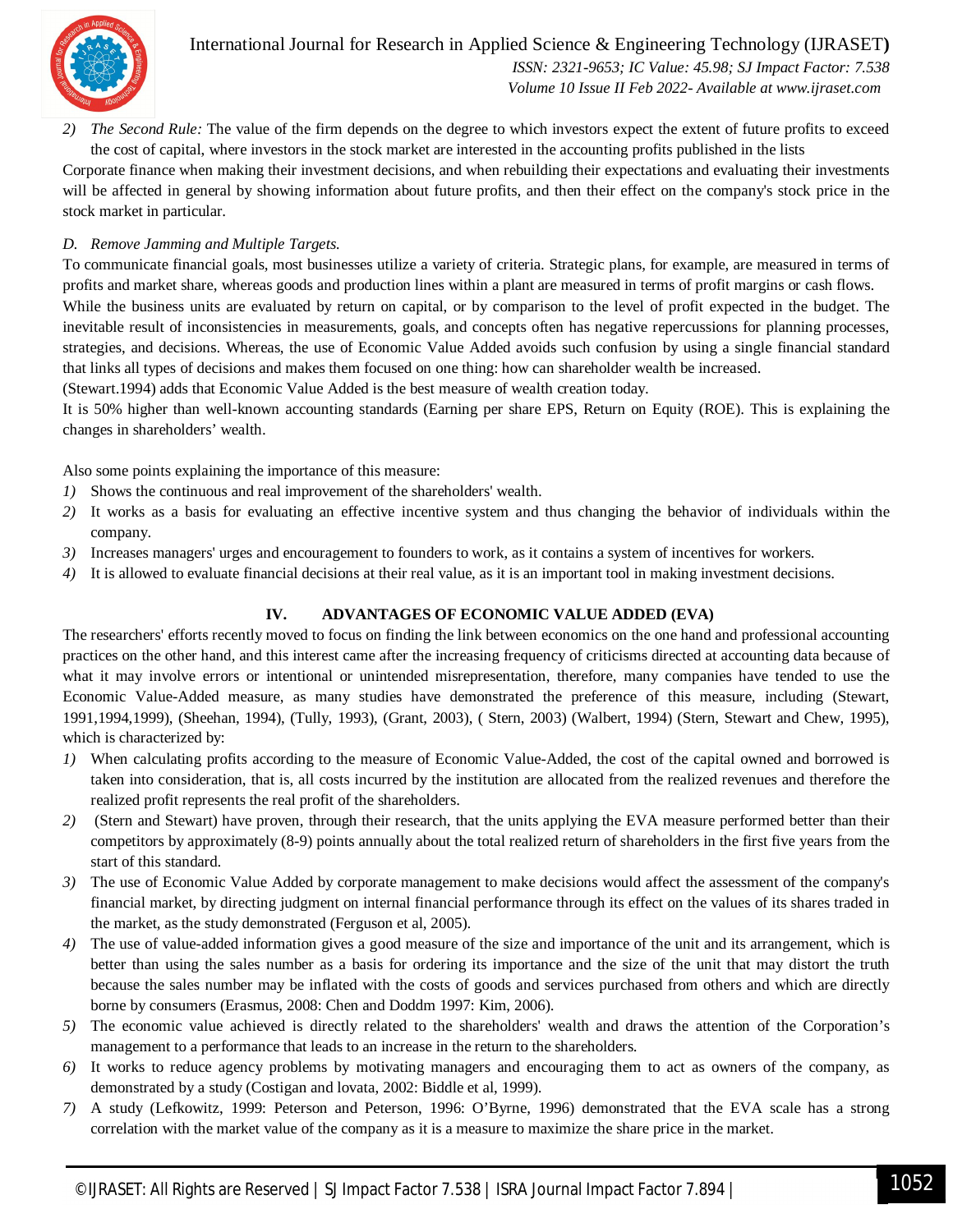

 *ISSN: 2321-9653; IC Value: 45.98; SJ Impact Factor: 7.538 Volume 10 Issue II Feb 2022- Available at www.ijraset.com*

## **V. THE STEPS FOR CALCULATING ECONOMIC VALUE ADDED**

The "Economic Value Added" scale is used to determine the real profitability achieved by the company in order to achieve the "best value for shareholders", so the method of calculating the Economic Value Added consists of five steps, as follows:

- *1)* Viewing and examining the financial statements of the units in the company: where the data that is approved is credited in calculating the added economic value that can be obtained from the financial statements.
- *2)* Determining the unit capital: The accounting principles that are acceptable in general are very often misleading in description The real financial situation of the unit indicated the cash capital that the unit invests, (Roztocki, Needy) has differentiated between the investment and operational capital where the operating capital is defined on the basis that it is the invested capital and minus the goodwill, cash and surplus stock from operating need.
- *3)* Adoption of the unit capital cost rate: One of the operations that depend on the Economic Value Added (EVA) per unit is the cost of capital, in small units, estimating the cost of capital is perhaps the most difficult part in calculating the Economic Value Added, and the cost of capital depends on the financial structure of the unit, business risks, level of current interest and investor expectations.
- *4)* Calculating the net operating profit of the unit after tax (NOPAT): The net operating profit of the unit measures the cash generation capacity of the unit from repeated business activities regardless of the capital structure.
- *5)* Calculation of the added economic value (EVA):

Economic Value Added (EVA) = net profit from operations after tax  $\pm$  adjustments to operating profit - (weighted average cost of invested capital X (invested capital  $\pm$  adjustments to budget elements))

The Economic Value Added is the difference between the net operating profit after taxes (NOPAT) and the cost of capital and is calculated according to the following formula (Stewart, 1991):

$$
EVA = NOPAT - WACC * IC
$$

**NOPAT:** Net Operating Profit After Tax **IC:** Invested Capital **WACC:** Weighted Average Cost of Capital

$$
NOPAT = EBIT * (1 - T)
$$

**EBIT:** Earnings Before Interest and Tax **T:** Tax Rate

## **VI. SIMILARITIES AND DIFFERENCES BETWEEN THE ECONOMIC VALUE ADDED (EVA) MEASURE AND OTHER PERFORMANCE MEASURES**

In light of the existence of a lot of performance measures, the spread of the concept of added economic value led to the emergence of what calls the perforation between measures and the abundance of talk about the best and most objective of these standards in measuring and evaluating the real performance of contemporary installations.

Accordingly, this part of the study discusses the similarities, differences, between EVA and some other measures, as the following scale:

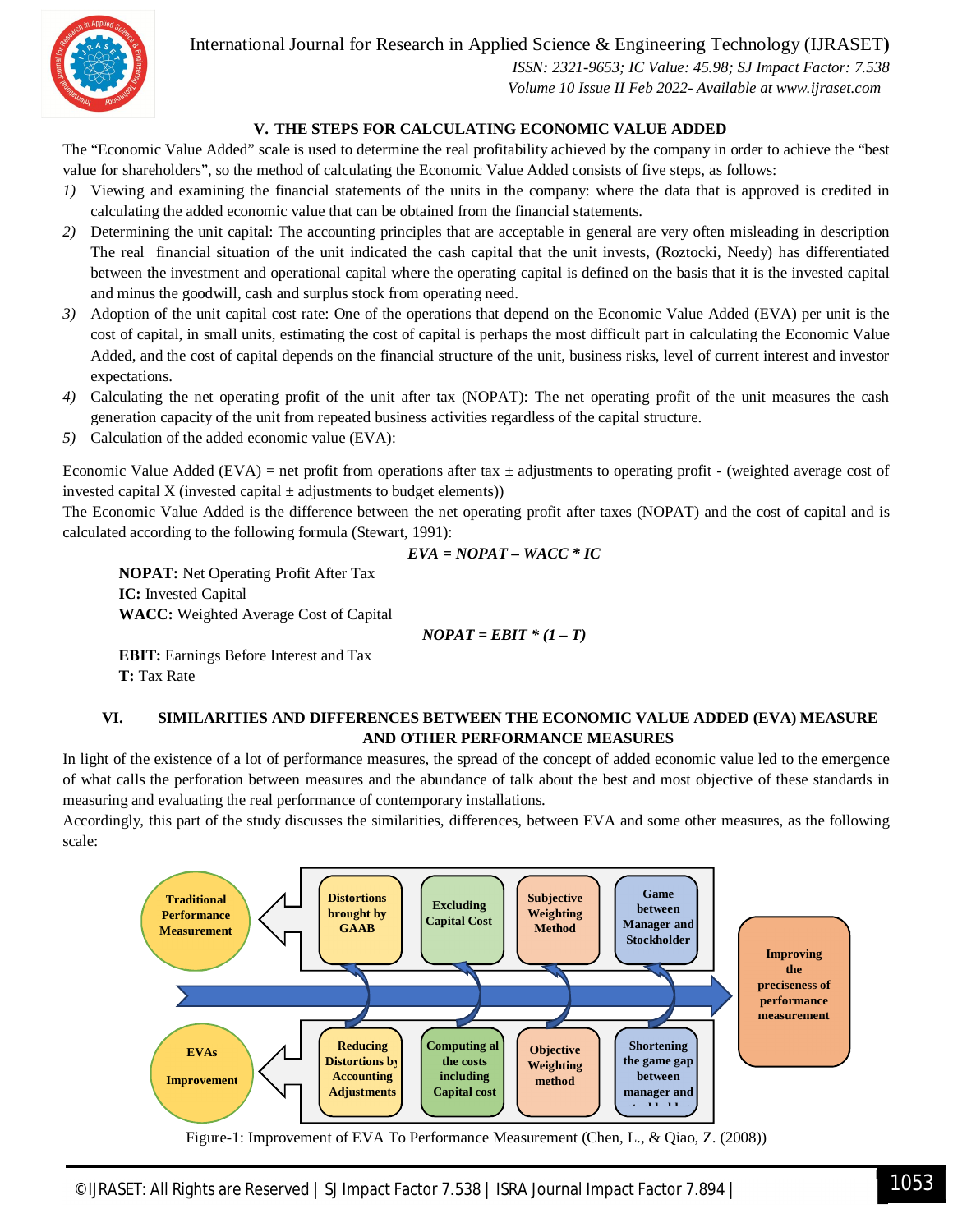

 *ISSN: 2321-9653; IC Value: 45.98; SJ Impact Factor: 7.538 Volume 10 Issue II Feb 2022- Available at www.ijraset.com*

## *A. Economic Value Added (EVA) Measure and Accounting Profit - Net Profit (NP) Measure*

Despite the dependence of the Economic Value Added (EVA) measure on the accounting profit as they are two measures that are relied upon in evaluating the performance of the facility management, they differ together in some points, including:

| Comparisons          | Accounting Profit (NP)                 | Economic Value Added (EVA)                 |
|----------------------|----------------------------------------|--------------------------------------------|
| Concept              | The result of subtracting costs from   | This measure is defined as residual        |
|                      | the revenue                            | income resulting from the deduction of     |
|                      |                                        | all costs incurred by the enterprise and   |
|                      |                                        | the adjustments proposed by Stern $\&$     |
|                      |                                        | Stewart.                                   |
| The cost of owned    | In this measure, the cost is not taken | It takes into account the cost of the      |
| capital              | into account in the costs to be        | capital owned, as it represents the return |
|                      | discounted.                            | shareholders receive<br>the<br>that<br>for |
|                      |                                        | investing<br>their<br>money<br>in<br>the   |
|                      |                                        | establishment while bearing the risks      |
|                      |                                        | resulting from that, which is determined   |
|                      |                                        | by relying on the capital asset pricing    |
|                      |                                        | model as it assesses the risks related to  |
|                      |                                        | the facility and its divisions using the   |
|                      |                                        | Beta concept                               |
| The adjustments      | There are no adjustments made to       | Various adjustments are made to some       |
| proposed by Stern &  | accounting items                       | accounting items to achieve economic       |
| Stewart on operating |                                        | performance                                |
| profit and financial |                                        |                                            |
| position elements    |                                        |                                            |

Accordingly, it is clear that the measure of accounting profit differs from the measure of economic value in the concept and goal that each seeks to reach.

Although both measures can be defined as residual income, this income varies due to the difference in the method of calculating it. When calculating the accounting profit NP, the costs are subtracted from the sales revenue, but this cost does not include the cost of the capital that is taken into account when calculating EVA, in addition, the profit measure is not intended to emphasize maximizing the value of shareholders, on the contrary, some decisions that increase these profits result in wasting the value of shareholders.

*B. The Return on Investment (ROI) Rate Measure and The Economic Value Added (EVA) Measure*

The comparison between the measure of Economic Value-Added and the rate of Return on Investment is based on the set of elements shown in the following table:

| Comparisons           | Return on Investment (ROI)                   | Economic Value Added (EVA)                |
|-----------------------|----------------------------------------------|-------------------------------------------|
| Concept               | This measure represents a ratio, as it       | This measure represents an absolute       |
|                       | compares between operating profit and        | value that reflects the increase in       |
|                       | invested capital.                            | operating income over the cost of the     |
|                       |                                              | capital invested to achieve this revenue. |
| Make decisions        | If the Return on Investment for the<br>➤     | If the EVA of the project is greater<br>➤ |
| related to accepting  | project is less than the capital cost of the | than zero, then the decision taken by     |
| or rejecting projects | enterprise, the decision that is often       | the division managers is consistent       |
|                       | made by each of the department's             | with the decision that will be taken      |
|                       | managers and from the point of view of       | by the facility management, which         |
|                       | the establishment (senior management)        | is accepting the project.                 |
|                       | is to reject the project.                    | If the EVA of the project is              |
|                       | And if the Return on Investment (ROI)        | negative, then there is also a            |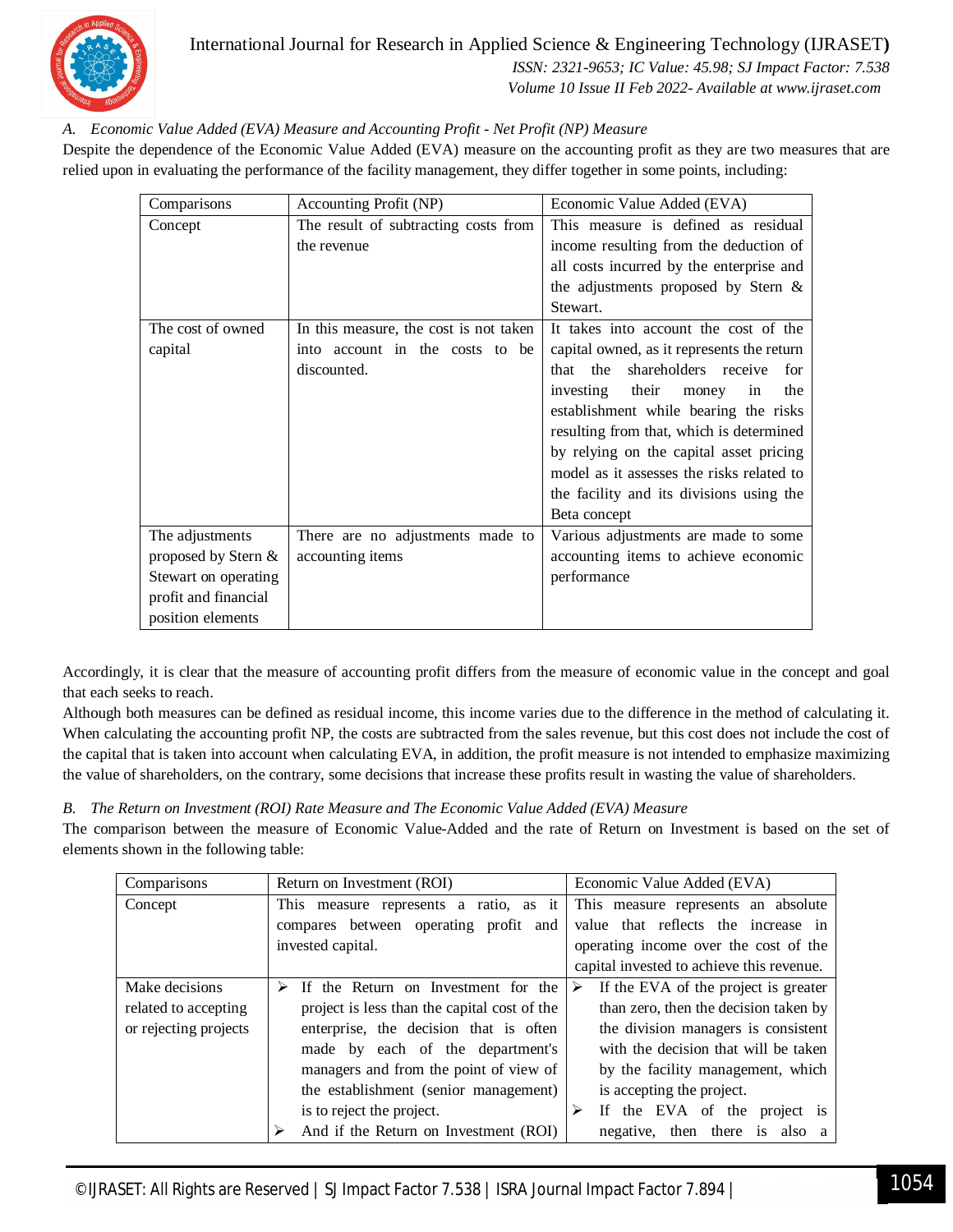

 *ISSN: 2321-9653; IC Value: 45.98; SJ Impact Factor: 7.538 Volume 10 Issue II Feb 2022- Available at www.ijraset.com*

| Comparisons             | Return on Investment (ROI)                                                                  | Economic Value Added (EVA)              |  |
|-------------------------|---------------------------------------------------------------------------------------------|-----------------------------------------|--|
|                         | of the project exceeds the cost of the                                                      | consistency in the decisions taken      |  |
|                         | invested capital of the enterprise, while                                                   | by each of the division managers        |  |
|                         | this return is less than the Return on                                                      | and from the establishment's point      |  |
|                         | Investment for the department, the                                                          | of view.                                |  |
|                         | decision taken by the division managers                                                     | As a consequence of the foregoing,<br>➤ |  |
|                         | is to reject the project, which differs                                                     | it is noted that the decisions of the   |  |
|                         | from the decision that is taken from the                                                    | division managers agree with the        |  |
|                         | point of view of the establishment,                                                         | objectives of the establishment if      |  |
|                         | which is accepting the project.                                                             | the EVA scale is adopted in making      |  |
|                         | If the Return on Investment (ROI) of the<br>➤                                               | decisions.                              |  |
|                         | project is greater than the Return on                                                       |                                         |  |
|                         | Investment for the department, then the                                                     |                                         |  |
|                         | decision that is usually taken by the                                                       |                                         |  |
|                         | division managers is consistent with the                                                    |                                         |  |
|                         | decision taken from the establishment's                                                     |                                         |  |
|                         | point of view, which is accepting the                                                       |                                         |  |
|                         | project.                                                                                    |                                         |  |
|                         | Accordingly, it is clear that there is a<br>➤                                               |                                         |  |
|                         | possibility of divisional<br>decisions                                                      |                                         |  |
|                         | matching with the goals of the company,                                                     |                                         |  |
|                         | and there is a possibility of non-                                                          |                                         |  |
|                         | conformity if relying on a measure of the                                                   |                                         |  |
|                         | rate of Return on Investment.                                                               |                                         |  |
| The dependence of       | Dependence on the rate of Return on                                                         | This metric is not relied<br>on<br>in   |  |
| each measure on the     | Investment (ROI) is calculated to calculate                                                 | calculating the rate of Return<br>on    |  |
| other in the method     | the added economic value, which is                                                          | Investment.                             |  |
| of calculation          | calculated based on the difference between                                                  |                                         |  |
|                         | the rate of Return on Investment and the cost                                               |                                         |  |
|                         | of capital multiplied by the average net book                                               |                                         |  |
|                         | value of these assets during the period,                                                    |                                         |  |
|                         | hence the correct measurement of the scale                                                  |                                         |  |
|                         | of Economic Value Added requires a correct                                                  |                                         |  |
|                         | measurement to the rate of Return on                                                        |                                         |  |
|                         | Investment (ROI)                                                                            |                                         |  |
| Determine the assets    | Calculating both the ROI scale and the EVA measure requires determining the values of       |                                         |  |
| that should be          | assets needed for this purpose and therefore these assets must be included in the           |                                         |  |
| included in the basis   | investment basis when calculating these two measures.                                       |                                         |  |
| of the investment       |                                                                                             |                                         |  |
| <b>Inflation Effect</b> | Inflation distorts the results of both measures, where costs and revenues are measured      |                                         |  |
|                         | according to current prices, while the values of fixed assets and their depreciation are    |                                         |  |
|                         | measured at historical prices related to the year of acquisition, which requires adjusting  |                                         |  |
|                         | the cost of these items to reflect the effect of inflation and current prices, and if these |                                         |  |
|                         | adjustments are not made. Both fixed assets and their depreciation will be valued below     |                                         |  |
|                         | their value, and therefore the profits of the division will appear higher than their real   |                                         |  |
|                         | value, which ultimately leads to an increase in the value of each of the two measures       |                                         |  |
|                         | without this being matched by a real increase in the value of the enterprise, which         |                                         |  |
|                         | results in lack of credibility performance evaluation.                                      |                                         |  |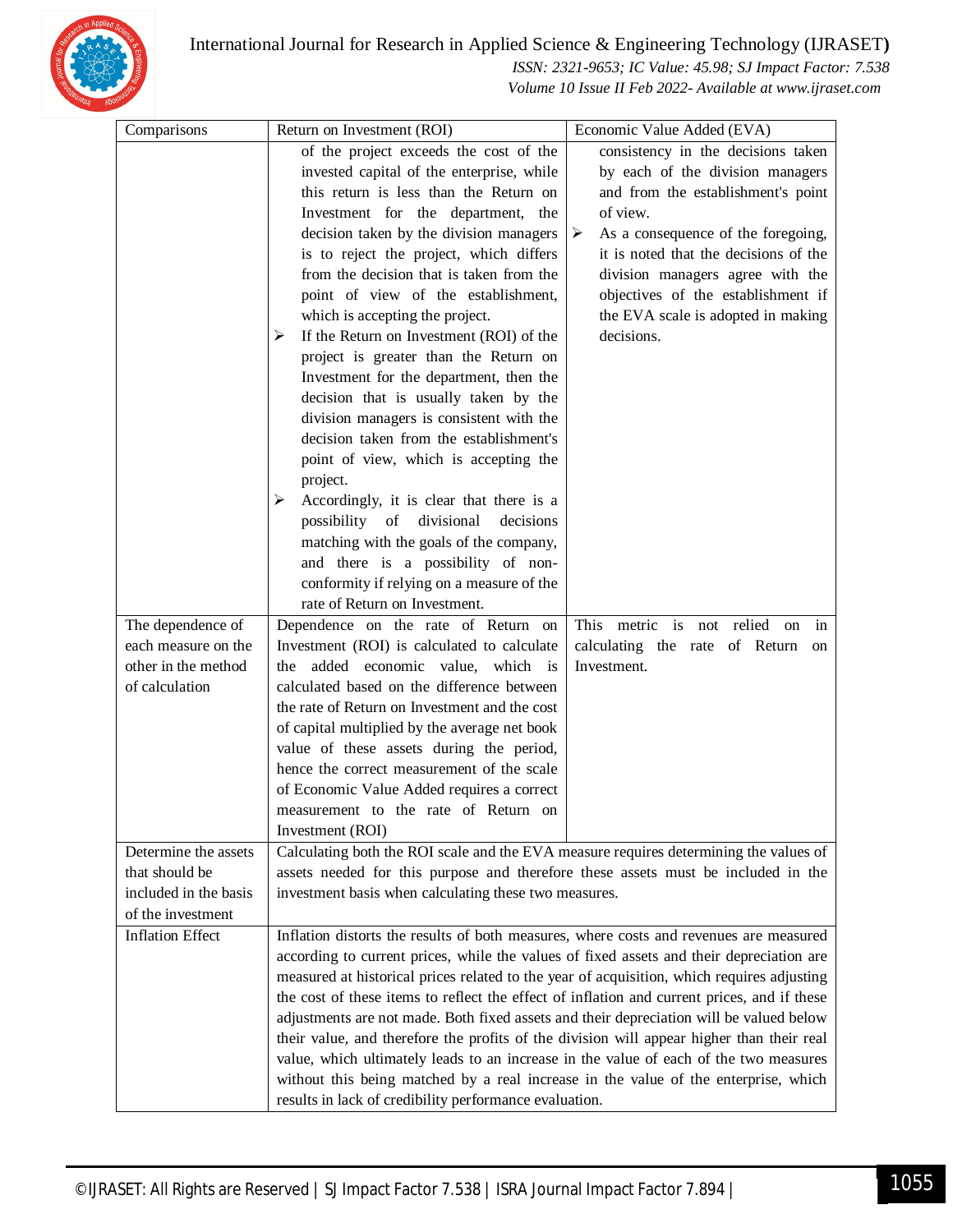

 *ISSN: 2321-9653; IC Value: 45.98; SJ Impact Factor: 7.538 Volume 10 Issue II Feb 2022- Available at www.ijraset.com*

It can be concluded from the previous comparison between these two measures that they differ in the concept and goal and the decision to accept or reject projects. About the concept, the EVA scale expresses the increase in operating income over the cost of the invested capital, while the measure of the rate of Return on Investment divides the profit operating on invested capital.

Regarding the objective, the high value of the ROI does not mean achieving value for shareholders. With regard to the decision to accept or reject projects, in light of the EVA measure, there is a consistency between the department's goals and the establishment's goals, but this is not always achieved through relying on the measure of the rate of Return on Investment (ROI).

Despite the previous differences, however, each of the two measures requires that his account show the assets that must be covered by the basis of investment in addition to their agreement that inflation leads to distorting the results of each of them.

## *C. The Residual Income (RI) Measure and The Economic Value Added (EVA) Measure*

The EVA measure is an extension of the Residual Income (RI) measure that appeared in the middle of the last century, and the following is a comparison between them through the following table:

| Comparisons          | Residual Income (RI)                                                                  | Economic Value Added (EVA)             |
|----------------------|---------------------------------------------------------------------------------------|----------------------------------------|
| The accounting       | Does not take into account these adjustments                                          | His account requires these adjustments |
| adjustments or       |                                                                                       | to be made                             |
| adjustments          |                                                                                       |                                        |
| proposed by Stern &  |                                                                                       |                                        |
| Stewart for both     |                                                                                       |                                        |
| operating profit and |                                                                                       |                                        |
| invested capital     |                                                                                       |                                        |
| Accounting methods   | They are affected by the accounting methods used to determine operating income and    |                                        |
| used in determining  | estimate the value of assets                                                          |                                        |
| operating income and |                                                                                       |                                        |
| estimating the value |                                                                                       |                                        |
| of assets            |                                                                                       |                                        |
| The cost of owned    | Both of them take into account the cost of owned capital when calculating the cost of |                                        |
| capital              | invested capital.                                                                     |                                        |
| Objective            | Each aims to identify the enterprise's success in achieving value for shareholders    |                                        |

From the above, it is clear that the EVA measure is consistent with the RI residual income scale in the concept. The first measure is an extension of the second. However, the EVA calculation requires a set of adjustments and adjustments proposed by Stern  $\&$ Stewart on both operating profits and capital the money invested. With regards to this goal, each of them aims to ensure that the value for shareholders is achieved.

## **VII. CRITICISMS OF THE ECONOMIC VALUE ADDED**

Despite the preference for the Economic Value-Added measure, and its ability to be better than other measures to give a true picture of profits and wealth growth for shareholders. There are some studies and researchers that have criticized this measure and among the most important of these studies (Biddle, Bowen, and Wallanc 1997: Chen and Dodd, 1997: 2001: Turvey et al., 2000: Lovat and Costigan, 2002: Peterson and Peterson, 1996). These studies found several deficiencies in the measure, as follows:

- *1)* Economic Value-Added evaluates short-term profitability and hence requires additional metrics to support it such as the degree of flexibility in manufacturing processes. The effectiveness of operations and production, the speed with which Consumer s' needs are met, and the level of employee satisfaction.
- *2)* The measure of Economic Value Added does not take into account differences in size. The reason for the decrease in the Economic Value Added of a particular department or unit in the company may be due to the difference in the volume of investment available to it.
- *3)* The calculation of the Economic Value Added depends on the value shown in the historical financial statements (after making the necessary adjustments) and therefore it reflects historical events and does not express value expectations in the future.
- *4)* Access to the Economic Value Added requires making any necessary adjustments to the net accounting income from operations. Some of these adjustments may be subject to personal estimates or may be adapted to harmonize with specific goals. There is no doubt that this will reduce their credibility and weaken their effectiveness.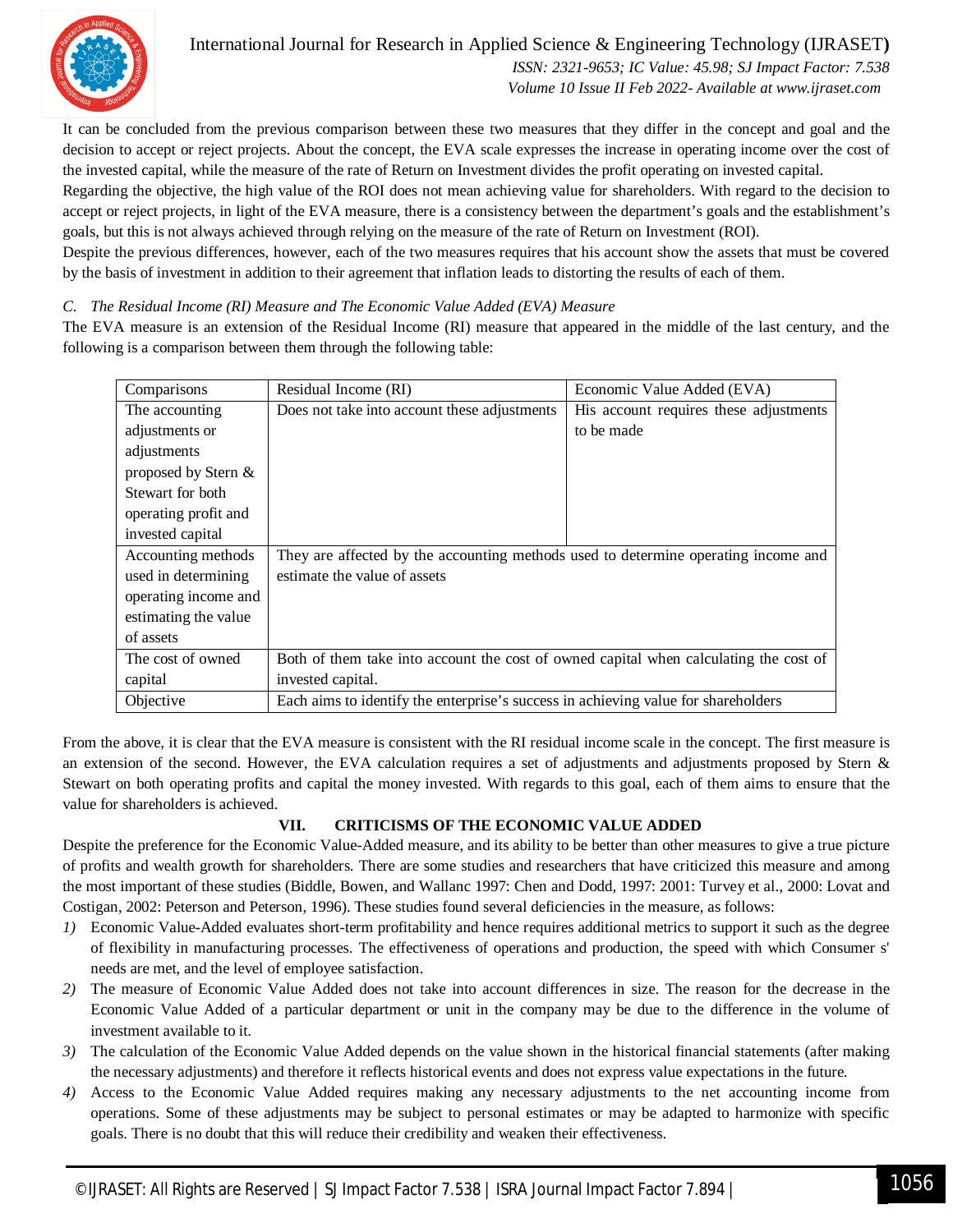

International Journal for Research in Applied Science & Engineering Technology (IJRASET**)**  *ISSN: 2321-9653; IC Value: 45.98; SJ Impact Factor: 7.538 Volume 10 Issue II Feb 2022- Available at www.ijraset.com*

- *5)* This measure is concerned with the results and not concerned with the causes and therefore it provides information that benefits only one aspect of performance which is the financial side and does not reflect the non-financial aspects of performance.
- *6)* The basis of Economic Value-Added depends on accounting profit, and accounting profit is weak with economic profit, as there is a conflict between accounting profit and economic profit in the event of increased inflation.

In addition, there are many studies that have shown the impact of Earnings Management through Real Earnings Management and Earnings Management through discretionary accruals. These studies are as follows:

Elmadhoun and Reddy (2022) This study found the negative effect of real earnings management on economic value added, the study targeted 52 companies from the Dubai Financial Market. In addition, Liu and Wang (2017) According to the findings of the research, there is a statistically significant positive relationship between profit management utilizing DA items and EVA in African countries. A substantial negative association between Earnings Management via DA items or REM activities and EVA has been found in G20 countries, and this relationship is statistically significant. Also Liu (2016) there is a substantial positive link between profits management via DAs or REM and EVA. Furthermore, REM activities have a stronger explanatory power in these countries. Furthermore, Wang, Jiang, Liu, and Wang (2015): Earnings Management via Discretionary Accruals (Jones model, discretionary working capital accruals) is positively related to uncorrected EVA, but negatively related to adjusted EVA (join adjusted elements). Further research revealed that Earnings Management through DAs (current DAs) has a significant negative correlation to adjusted EVA (combined adjustments plus economic depreciation adjusted items), and Earnings Management through DAs (Jones model, discretionary working capital accruals) has a significant positive correlation.

From the foregoing, it can be concluded that the economic value index is one of the important measures, but it needs to be developed and take into account other influences and studies that criticized this indicator.

#### **VIII. CONCLUSION**

From what has been presented in this paper. It is clear how important is the measure of Economic Value-Added and preference that this measure has over traditional performance measures. This measure is based on creating value for the company, and this measure is distinguished by taking into account invested capital, whether owned or borrowed. In addition, studies have shown that the measure of Economic Value Added increases the performance of the company and the performance of the management working. This measure affects the market value of the company and its use leads to maximizing the wealth of shareholders, and like all performance measures he has supporters and has critics. One of the criticisms directed against him is that he measures performance on the short level, as he cares about results, not causes, and the most important criticism directed at him is his dependence on accounting profit in the financial statements whether these statements represent the actual performance of the company or not.

#### **REFERENCES**

- [1] Amarvathi, M and Raja, S. (2014). Optimum capital structure strategy and Usage of Economic Value Added for shareholders Value creation with special reference to Infosys, India Journal of Applied Research, 4(12), 556-558
- [2] Biddle, G. C., Bowen, M. R. & Wallace, J.S. (1999). Evidence on EVA. Journal of Applied Corporate Finance, 12(2), 69-79.
- [3] Biddle, G. C., Bowen, M. R. & Wallace, J.S. (1999). Evidence on EVA. Journal of Applied Corporate Finance, 12(2), 69-79.
- [4] Buhari, H. (2012). Value Based Performance Measures from a Shareholders Perspective: Between Theory and Application, Journal of the performance of Algerian institution, Issu 1.
- [5] Chen, L., & Qiao, Z. (2008). Improvement of EVA on Traditional Performance Measurement: An Application of Neural Network. 2008 Fourth International Conference on Natural Computation. doi:10.1109/icnc.2008.52
- [6] Chen, S. & Dodd, J. L. (1997). Usefulness of accounting earnings, residual income, and EVA: A value-relevance perspective", Unpublished Working paper, Clarion University.
- [7] Chen, S. and J. L. Dodd (2001), 'Operating Income, Residual Income and EVA™: Which Metric is More Value Relevant?', Journal of Managerial Issues, 13(1), pp. 65-86. https://www.jstor.org/stable/40604334.
- [8] Ehrbar, A. (1998), Economic Value Added: The Real Key to Creating Wealth, New York: John Wiley & Sons, Inc.
- [9] Elmadhoun, I. R., & Reddy, G. N.(2022). The Effect of Real Earnings Management on Economic Value Added: Listed Companies of Dubai Financial Market. International Journal for Research in Applied Science & Engineering Technology (IJRASET), 10(1) 1577-1587. 10.22214/ijraset.2022.40071.
- [10] Erasmus, P. (2008). The relative and incremental information content of the value-based financial performance measure Cash Value Added (CVA). Management Dynamics: Journal of the Southern African Institute for Management Scientists, 17(1), 2-15.
- [11] Ferguson, R., Rentzler, J. & Yu, S. (2005). Does Economic Value Added (EVA) improve stock performance or profitability? Journal of Applied Finance, 15(2). https://ssrn.com/abstract=2335465
- [12] Grant, J. (2003), Foundations of Economic Value Added, Second Ed., New York: John Wiley & Sons.
- [13] Kim, G.W. (2006). EVA and Traditional Accounting Measures: which Metric is a better predictor of market value of hospitality companies? Journal of Hospitality & Tourism Research, 30(1), 34-49. https://doi.org/10.1177/1096348005284268
- [14] Irala, L.(2007), Corporate performance measures in India: An Empirical Analysis. Social Science Research Network Electronic Journal. http://dx.doi.org/10.2139/ssrn.964375.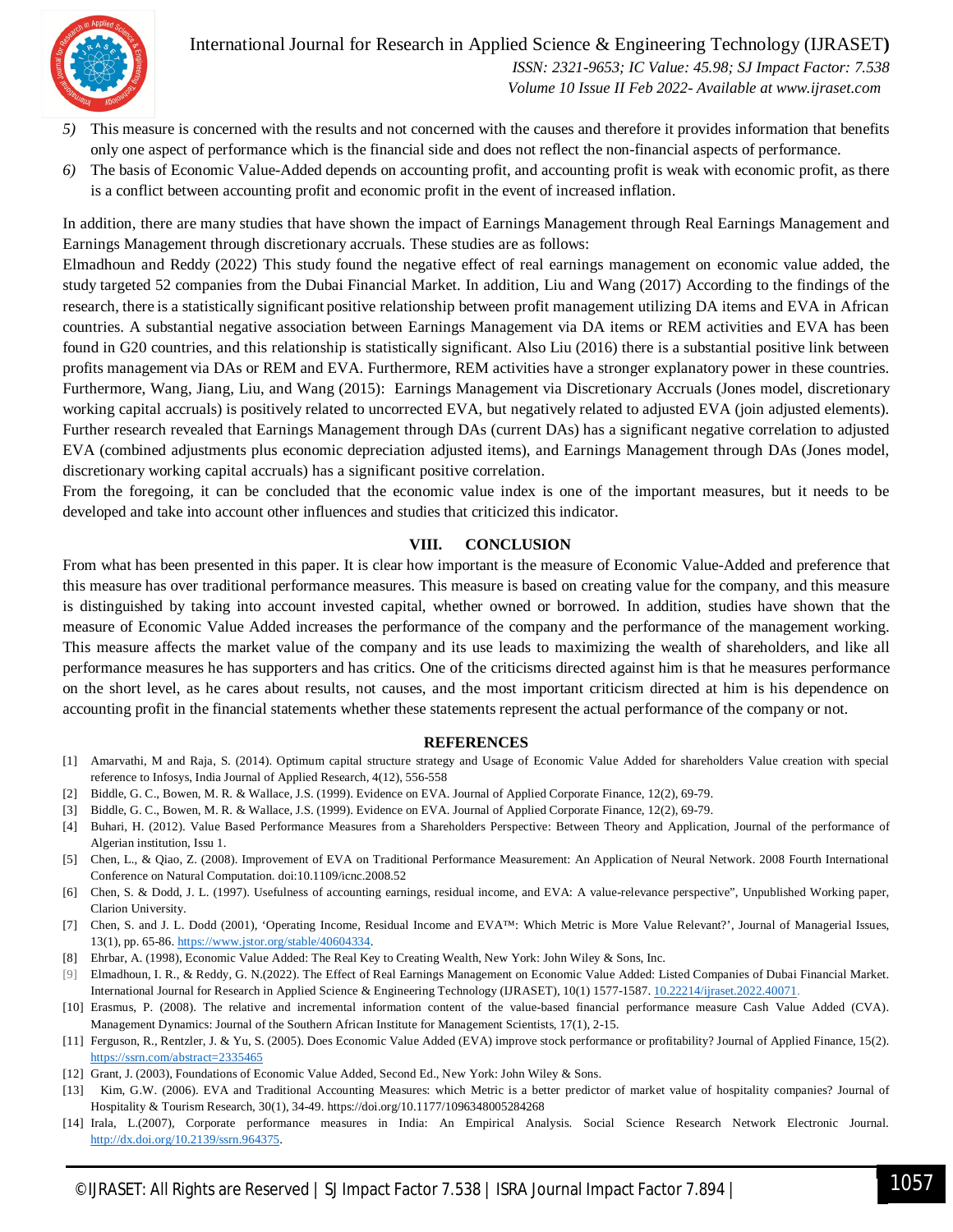

 *ISSN: 2321-9653; IC Value: 45.98; SJ Impact Factor: 7.538*

 *Volume 10 Issue II Feb 2022- Available at www.ijraset.com*

- [15] Jiambalov, J. (2007). Managerial Accounting 3th Edition, Jhon Wiley and sons Inc., New Yourk.
- [16] Lefkowitz, S.D. (1999). The Correlation between EVA and MVA of companies. MBA Dissertation, California State University.
- [17] Liu, Z. J. (2016). Effect of Earnings Management on Economic Value Added: A cross-country study. South African Journal of Business Management, 47(1), 29-36. https://doi.org/10.5430/afr.v4n3p9.
- [18] Liu, Z. J., & Wang, Y. S. (2017). Effect of Earnings Management on economic value added: G20 and African countries study. South African Journal of Economic and Management Sciences, 20(1), 1-9. http://dx.doi.org/10.4102/sajems.v20i1.1247.
- [19] Lovata, L. M. and M. L. Costigan (2002). Empirical Analysis of Adopters of Economic Value Added. Management Accounting Research, 13(2), pp. 215-228. https://doi.org/10.1006/mare.2002.0181
- [20] O'Byrne, S. F. (1996). EVA and Market Value. Journal of Applied Corporate Finance, 9(1), pp. 116-125. https://doi.org/10.1111/j.1745-6622.1996.tb00109.x.
- [21] Peterson, P. P. & Peterson, D.R. (1996). Company Performance and Measures of Value Added. The Research Foundation of the Institute of Chartered Financial Analysts, Charlottesville, VA.
- [22] Ramana, D. V. (2005). Market value added and Economic Value Added: Some empirical evidences. In 8th Capital Markets Conference, Indian Institute of Capital Markets Paper. http://dx.doi.org/10.2139/ssrn.87140
- [23] Scott, M. (2001). Economic Value-Added Joining Forces. Financial Management April, p36-37
- [24] Sheehan, T. (1994), 'To EVA or not to EVA: Is that a Question?', Journal of Applied Corporate Finance, 7(2), pp. 85-87.
- [25] Siwasi, H. (2010). Study and analysis of indicators for measuring the performance of institutions from the perspective of value creation, Research Magazine Issu (7), Eygept.
- [26] Stern, J. M., G. B. Stewart III and D. H. Chew, Jr. (1995), 'The EVA Financial System', Journal of Applied Corporate Finance, 8(2), pp. 32-46.
- [27] Stewart, G. B. (1991). The Quest for Value: A Guide for Senior Managers, First Ed., New York: Harper Business.
- [28] Stewart, G. B. (1994). EVATM: Fact and Fantasy. Journal of Applied Corporate Finance, 7(2), pp. 71-84.
- [29] Stewart, G. B. (1999), The Quest for Value, Second Ed., New York: Harper Business.
- [30] Tully, S. (1993), 'The Real Key to Creating Wealth', Fortune, 128(6), pp. 38-50.
- [31] Turvey, C. G., L. Lake, E. Van Duren and D. Sparing (2000), 'The Relationship between Economic Value Added and the Stock Market Performance of Agribusiness Firms', Agribusiness, 16(4), pp. 399-416. https://doi.org/10.1002/agr.10049.
- [32] Walbert, L. (1994). The Stern Stewart performance 1000: using Eva™ to build market value. Journal of Applied Corporate Finance, 6(4), 109-112. https://doi.org/10.1111/j.1745-6622.1994.tb00256.x.
- [33] Wang, Y., Jiang, X., Liu, Z., & Wang, W. (2015). Effect of Earnings Management on economic value added: A China study. Accounting and Finance Research, 4(3), 9. https://doi.org/10.5430/afr.v4n3p9.